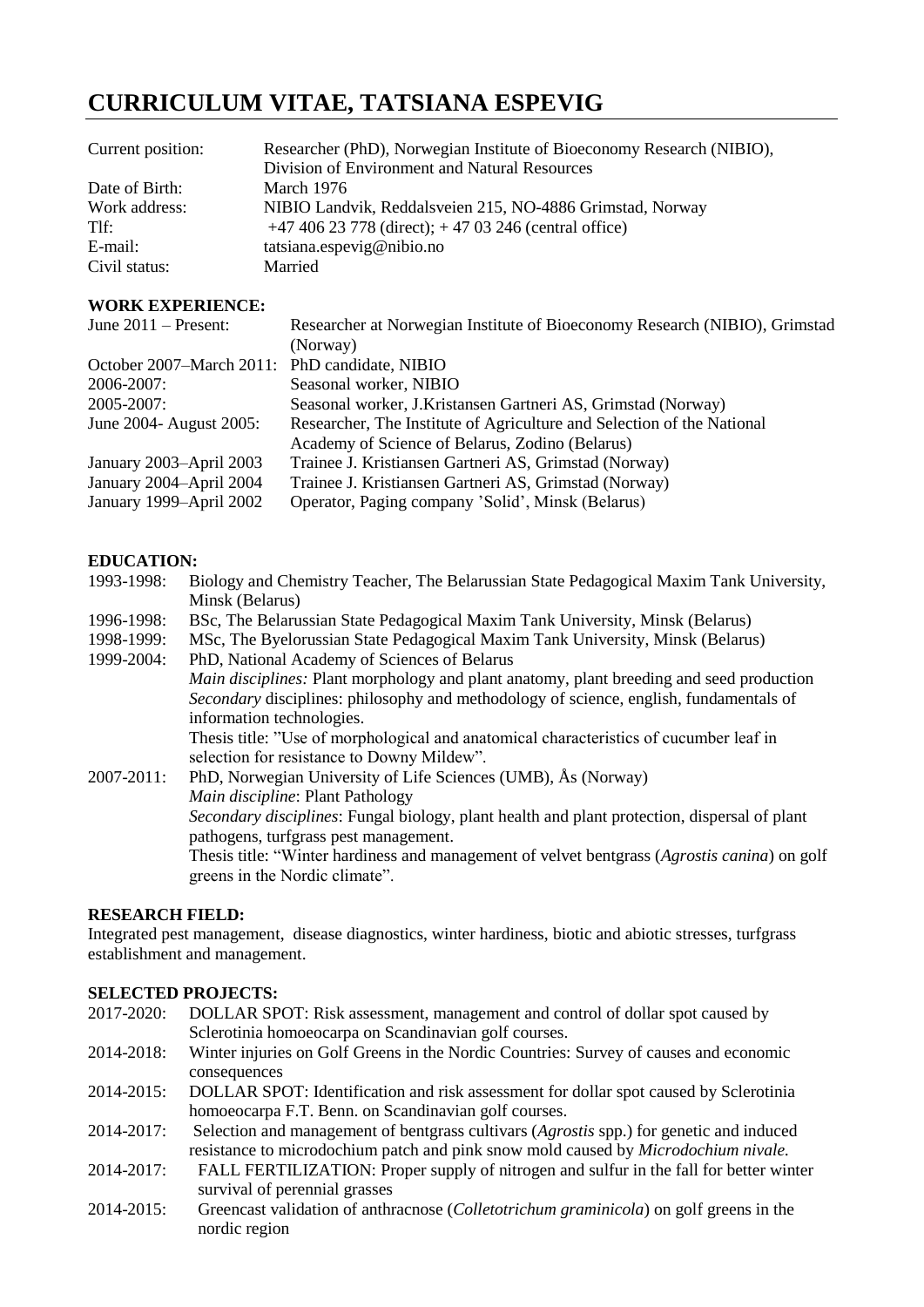| 2012-2014:      | GREENCAST: Evaluation of the GreenCast prediction model for fungicide application       |
|-----------------|-----------------------------------------------------------------------------------------|
|                 | against Microdochium nivale                                                             |
| 2011-2014:      | SCANGREEN: Varity evaluation on Scandinavian golf greens (STERF)                        |
| 2011-2014:      | MYCORRHIZA GREEN: Competition against annual bluegrass on putting greens with red       |
|                 | fescue as predominant species                                                           |
| 2011-2014:      | TWS: Better turfgrass survival in a changing winter climate                             |
| 2011-2014:      | BIO-NIVALE: Evaluation of alternative products for control of <i>Microdochum nivale</i> |
| $2007 - 2011$ : | VELVET GREEN: Potential for velvet bentgrass on Nordic golf greens                      |

### **INTERNATIONAL INTERNSHIP:**

| 2009: | Rutgers, The State University of New Jersey, New Brunswick, USA                          |
|-------|------------------------------------------------------------------------------------------|
|       | (contact persons: Professor Bingru Huang, Professor Bruce B. Clarke, Richard J. Buckley) |
|       | University of Massachussets, Amherst, USA (contact person: Dr. Michelle Da Costa)        |
|       | (6-mo collaboration and internship)                                                      |
| 2012: | Gabriel Lippman Center, Luxembourg.                                                      |
|       | (1-mo stay and collaboration with Dr. Hausman)                                           |

#### **SELECTED PUBLICATIONS:**

#### **Peer-reviewed papers in international journals**

- Waalen W.M., T. Espevig, A. Kvalbein and T.S. Aamlid. 2017. The effect of ice encasement and two protective covers on the winter survival of six turfgrass species/subspecies on newly established putting greens. Int. Turfgrass Soc. Res. J. 13:556-565.
- Kvalbein A., W.M. Marie Waalen, L. Bjørnstad, T.S. Aamlid and T. Espevig. 2017. Winter injuries on golf greens in the Nordic countries: Survey of causes and economic consequences. Int. Turfgrass Soc. Res. J. 13:604-609.
- Espevig T., M. B. Brurberg, M. Usoltseva, Å. Dahl, A. Kvalbein, K. Normann, and J. A. Crouch. 2017. First report of dollar spot disease, caused by Sclerotinia homoeocarpa, of Agrostis stolonifera in Sweden. Crop Sci. 57:349-353.
- Espevig T., M. B. Brurberg and A. Kvalbein. 2015. First Report of Dollar Spot, Caused by Sclerotinia homoeocarpa, of Creeping Bentgrass in Norway. Plant Disease 99:287.
- Calvache, S., T. Espevig, T.E. Andersen, E. Joner, A. Kvalbein, T. Pettersen & T.S. Aamlid 2016. Nitrogen, Phosphorus, Mowing Height, and Arbuscular Mycorrhiza Effects on Red Fescue and Mixed Fescue–Bentgrass Putting Greens. Crop Science doi:10.2135/cropsci2016.04.0240
- Espevig T., M. Höglind and T. S. Aamlid. 2014. Dehardening resistance of six turfgrasses used on golf greens. Environ. Exp. Bot. 106:182-188.
- Tronsmo A., T. Espevig, L. Hjeljord, and T.S. Aamlid. 2013. Evaluation of freezing tolerance and susceptibility to Microdochium nivale of velvet bentgrass cultivars in controlled environments. Int. Turfgrass Soc. Res. J. 12:69-80*.*
- Espevig T., C. Xu, T.S. Aamlid, M. DaCosta, and B. Huang. 2012. Proteomic responses during cold acclimation in association with freezing tolerance of velvet bentgrass. J. Amer. Soc. Hort. Sci. 137:391-399.
- Espevig T., B. Molteberg, A. M. Tronsmo, A. Tronsmo, and T. S. Aamlid. 2012. Thatch control in newly established velvet bentgrass putting greens in Scandinavia. Crop Sci. 52: 371-382.
- Espevig T. and T.S. Aamlid. 2012. Effects of rootzone composition and irrigation regime on performance of velvet bentgrass putting greens. I. Turf quality, soil water repellency, and nutrient leaching. Acta Agric. Scan. 62:96-105.
- Espevig T. and T.S. Aamlid. 2012. Effects of root zone composition and irrigation regime on performance of velvet bentgrass putting greens. II. Thatch, root development, and playability. Acta Agric. Scan. 62:106-112.
- Espevig, T., M. DaCosta, L. Hoffman, T. S. Aamlid, A. M. Tronsmo, B. B. Clarke, and B. Huang. 2011. Freezing tolerance and carbohydrate changes of two Agrostis species during cold acclimation. Crop Science 51:1188- 1197.
- Aamlid, T.S., T. Espevig, B. Molteberg, A.Tronsmo, O.M.Eklo, I.S. Hofgaard, G.H.Ludvigsen & M. Almvik 2009. Disease control and leaching potential of fungicides on golf greens with and without organic amendment to the sand-based root zone. International Turfgrass Research Journal 11, 903-917.
- Aamlid, T.S., T. Espevig & A. Kvalbein 2009. The potential of a surfactant to restore turfgrass quality on a severely water-repellent golf green. Biologia 64, 620-623.
- Espevig, T.E. 2011. Winter hardiness and management of velvet bentgrass (Agrostis canina) on golf greens in the Nordic climate. Ph.D. diss. Norwegian Institute for Agricultural and Environmental Research, Norwegian University of Life Sciences, Ås, Norway.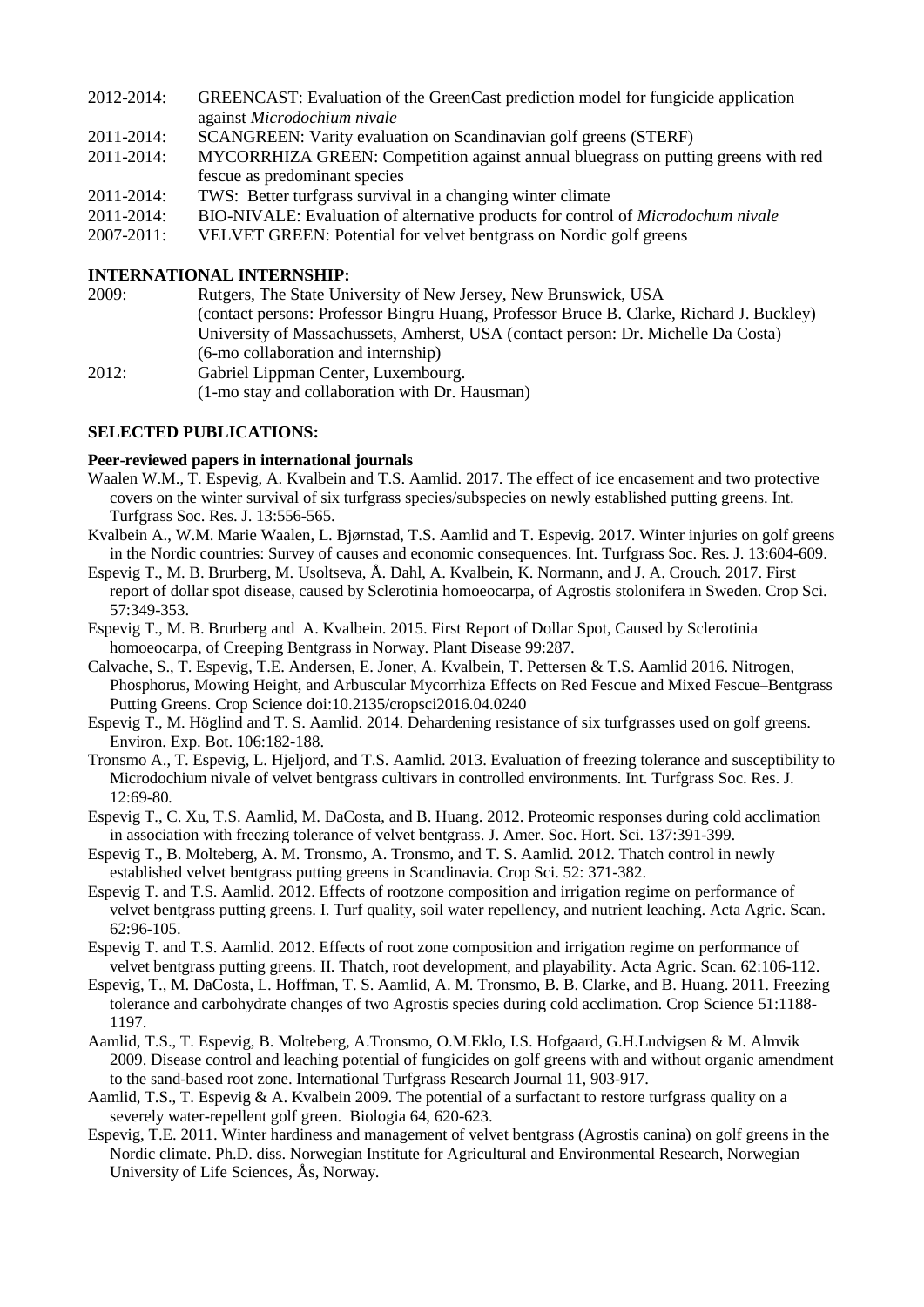## **Abstracts and conference proceedings**

- Entwistle K., T. Espevig, J. A. Crouch, K. Normann and M. Usoltseva. 2018. The effect of temperature on the in vitro growth rate of Sclerotinia homoeocarpa isolates of different origin. p. 14-15. In S. Brown et al. (ed.) Different shades of green. Eur. Turfgrass Soc. Conf., 6th, Manchester, UK. 2-4 July 2018. Eur. Turfgrass Soc. Quinto Vicentino, Italy. ISBN:978-3-88579-568-1
- Espevig T., K. Normann, S. Nilsson, N. Bosholdt and M. Usoltseva. 2018. Rolling reduces dollar spot on golf greens in Nordic countries. p. 18-19. In S. Brown et al. (ed.) Different shades of green. Eur. Turfgrass Soc. Conf., 6th, Manchester, UK. 2-4 July 2018. Eur. Turfgrass Soc. Quinto Vicentino, Italy. ISBN:978-3-88579- 568-1
- Espevig T., T.S. Aamlid, T.O. Pettersen and A. Kvalbein. 2018. Effect of nitrogen in late autumn on microdochium patch on Nordic golf greens. p. 16-17. In S. Brown et al. (ed.) Different shades of green. Eur. Turfgrass Soc. Conf., 6th, Manchester, UK. 2-4 July 2018. Eur. Turfgrass Soc. Quinto Vicentino, Italy. ISBN:978-3-88579-568-1
- Aamlid T.S., T. Espevig, A.A. Steensohn and E.U. Dahl. 2018. Resistance to Microdochium nivale and abiotic damage as affected by Civitas One™ in a selection of creeping bentgrass cultivars. p. 66-67. In S. Brown et al. (ed.) Different shades of green. Eur. Turfgrass Soc. Conf., 6th, Manchester, UK. 2-4 July 2018. Eur. Turfgrass Soc. Quinto Vicentino, Italy. ISBN:978-3-88579-568-1
- Aamlid, T.S., T. Espevig & A. Tronsmo 2016. Microbial products for control of Microdochium nivale on golf greens. In: Book of Abstracts of the 5th European Turfgrass Sociey Conference. June 5-8th, Salgados, Albufeira, Portugal. pp. 147-148.
- Calvache, S., T. Espevig, E. Joner, T.E. Andersen, T. Pettersen & T.S. Aamlid 2016. Effects of nitrogen, phosphorus, mowing height and mycorrhiza inoculation on turf quality and competition against annual bluegrass on pure red fescue and mixed fescue/bentgrass golf greens. In: Book of Abstracts of the 5th European Turfgrass Sociey Conference. June 5-8th, Salgados, Albufeira, Portugal. pp.103-104.
- Aamlid, T.S., T. Espevig & A. Tronsmo 2016. Microbial products for control of Microdochium nivale on golf greens. In: Book of Abstracts of the 5th European Turfgrass Sociey Conference. June 5-8th, Salgados, Albufeira, Portugal. pp. 147-148.
- Espevig T., A. Tronsmo and T.S. Aamlid. 2014. Evaluation of microbiological agents for control of Microdochium nivale *in vitro.* P. 49-50. In A. Zuin and K. Mueller-Beck. (ed.) Eur. J. Turfgrass Sci (Special Edition).
- European Turfgrass Society Conference, 4<sup>th</sup>, Osnabrueck, Germany. 6-9 July 2014. (ISSN 1867-3570)
- Espevig T., T.E. Andersen, A. Kvalbein, E. Joner and T.S. Aamlid. 2014. Mycorrhizal colonization and competition against annual bluegrass on golf greens with red fescue as the predominant species. P. 41-42. In A. Zuin and K. Mueller-Beck. (ed.) Eur. J. Turfgrass Sci (Special Edition). European Turfgrass Society Conference, 4<sup>th</sup>, Osnabrueck, Germany. 6-9 July 2014. (ISSN 1867-3570)
- Espevig T., A. Tronsmo, L. Hjeljord, B. Huang, C. Xu, M. DaCosta, B.B. Clarke, A. M. Tronsmo, and T.S. Aamlid. 2012. Evaluation of resistance to pink snow mold of velvet bentgrass cultivars in controlled environments. p. 43-44. In A. Zuin and T.S. Aamlid (ed.) Bioforsk Fokus: Quality Turf and Efficient Utilization of Resources. Reviewed abstracts. European Turfgrass Society Conference, 3rd, Kristiansand, Norway. 24-26 June 2012.
- Espevig E., A.M. Tronsmo, A. Tronsmo, and T. S. Aamlid. 2012. Thatch control on newly established velvet bentgrass putting greens. p. 87-89. In A. Zuin and T.S. Aamlid (ed.) Bioforsk Fokus: Quality Turf and Efficient Utilization of Resources. Reviewed abstracts. European Turfgrass Society Conference, 3rd, Kristiansand, Norway. 24-26 June 2012.
- Espevig T., M. Dacosta, T.S. Aamlid, A.M. Tronsmo, B.B. Clarke, and B. Huang. 2010. Effects of cold acclimation on freezing tolerance and carbohydrate changes in Agrostis spp. p.72-75. In M. Volterrani (ed.) Proc. Eur. Turfgrass Soc. Conf., 2nd, Angers, France. 11-14 April 2010 . Angers.
- Espevig T., M. Dacosta, T.S. Aamlid, A.M. Tronsmo, B.B. Clarke, and B. Huang. 2010. Effects of cold acclimation on freezing tolerance and carbohydrate changes in Agrostis spp. p.72-74. In M. Volterrani (ed.) Proc. Eur. Turfgrass Soc. Conf., 2nd, Angers, France. 11-14 April 2010.
- Espevig T., Pettersen T.O., Aamlid T.S., Tronsmo A., and Tronsmo A.M. 2009. Effect of acclimation conditions on freezing survival of Agrostis spp. p. 26. In Abstract book. Plant and Microbe Adaptation to the Cold. 4-8 Dec. 2009. Ås, Norway
- Tronsmo A., Espevig., Jensen K.G., Hjeljord L., and T.S. Aamlid. 2008. Potential for Agrostis canina on Scandinavian Putting Greens as tested under controlled conditions. p. 185-186. In Simone Magni (ed.) Proc. 1st, Eur. Turfgrass Soc. Conf., Pisa, Italy. 19-20 May 2008. Stamperia Editoriale Pisana.

#### **Reports**

Espevig T., T.S. Aamlid and T. Pettersen. 2018. Effect of fertilizer type, silicon and copper on turf quality and microdochium infection on on Poa annua putting green. Annual report. STERF Research and development yearbook 2017. p. 24-25.